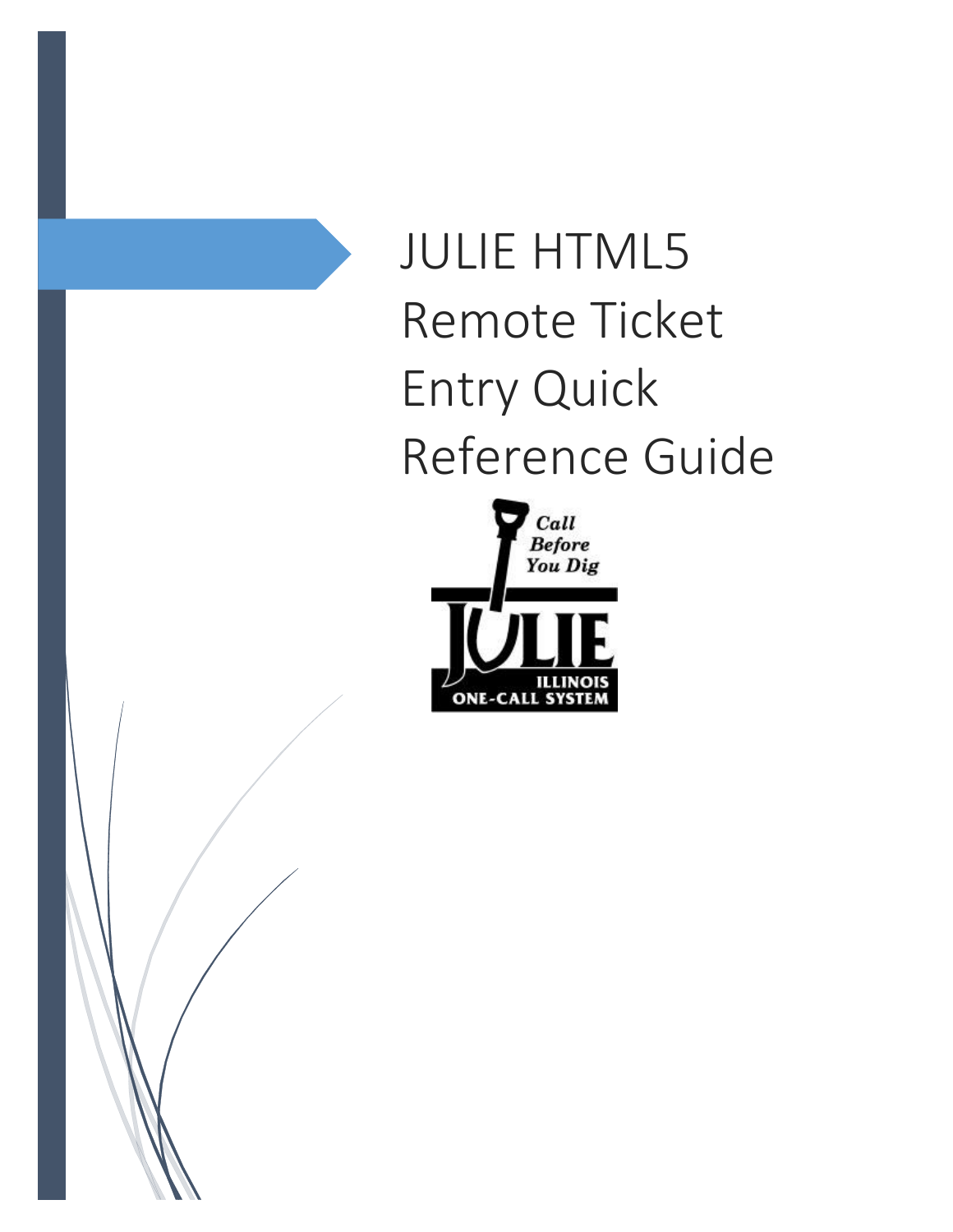Illinois excavators can access and view JULIE's web-based Remote Ticket Entry webpage at:

[http://newtin.julie1call.com/newtinweb/julie\\_ticketentry.html](http://newtin.julie1call.com/newtinweb/julie_ticketentry.html)

*(Note the underscore character "\_" between julie\_ticketentry.html)*

Once accessed, users will be prompted for their unique login account information.

|                 | <b>JULIE Ticket Entry</b> |
|-----------------|---------------------------|
|                 | Log In                    |
| <b>Account</b>  |                           |
| <b>Password</b> |                           |
|                 | <b>Remember Me</b>        |
|                 | <b>Submit</b>             |

After successfully logging in, users will see the Ticket Entry page into which information about their pending excavation is to be entered. JULIE Operators currently use 24" monitors set to a video resolution of 1920 by 1080. Users who are unable to view the entire entry screen might consider either adjusting the video resolution OR temporarily decreasing the size of the Ticket Entry view by typing "Control –". The "Control –" will reduce the size of the entry screen, which may allow it to fit on the user's viewable area. Alternatively, a "Control +" will increase the size of the displayed window.

Remote Ticket Entry users can also access the programs available on the Newtin Remote Ticket Entry User webpage at the following address. There are several useful tools and reports available here, including Message Center.

<http://newtin.julie1call.com/newtinweb/login>

*Remote Ticket Entry users are encouraged to save these addresses as bookmarks or create a shortcut desktop icon for ease of access.* 

After a successful login, users will be presented with the following functions:



To access Full Ticket view and Extend functions, enter the JULIE ticket number and click Inquire.



**Recent** – Selecting the Recent function will provide the user with a list of the last 200 tickets generated within the past 150 days.

**Search** – The Search function will provide the user with a list of the last 200 tickets generated within the past 150 days of tickets containing a match to the user's company name or phone number. Street name, place, or county can filter these results.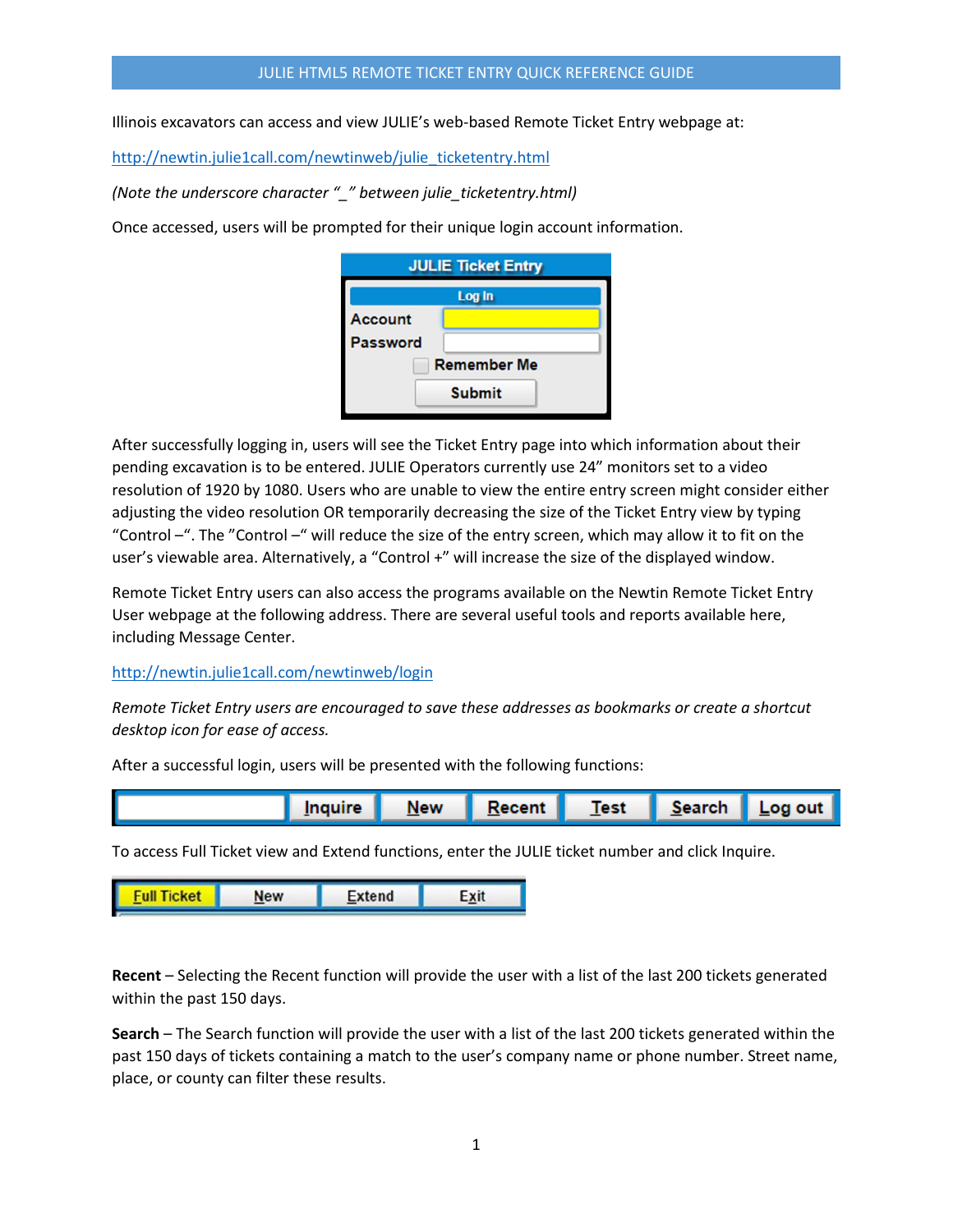**New** – Select to enter a new locate request. The user's company information will appear.



When an adjustment is required to a user profile (i.e. mailing address change, email update, name) contact the RTE Support Team at 815-741-5011 or [data@julie1call.com.](mailto:data@julie1call.com)

Site contact information is to provide the locators a source of contact for questions.

*These fields refer to the excavation area*:

Enter or select County and Place.

Enter complete dig site address in Street field (i.e. 3275 Executive Dr.). Note that as you pause when entering a street name, a list of street options may appear. Continue typing or pick from the list.

Enter nearest Cross-Street if known.

Enter Subdivision name if known.

Utilize the Additional Address or Directions to the Jobsite Info field for driving directions when an address is not applicable or any relevant information to identify the dig site location.



**Lookup Button** (located just above the Additional Address or Directions to Jobsite info field) – This button will perform a series of searches using your entries against the various GIS map layers available. The results of the search will display to the user. It is possible for the search to identify the dig site and create a work area polygon (WAP). It is also possible for various results to be found, the user will need to observe the results and proceed accordingly.

In the event that the Lookup function does not create a WAP for the user, the Line tool under the map allows the user to create their own WAP. Click on Line to activate and click one time at the beginning point and at each point to encompass the full excavation area, double click to end the function.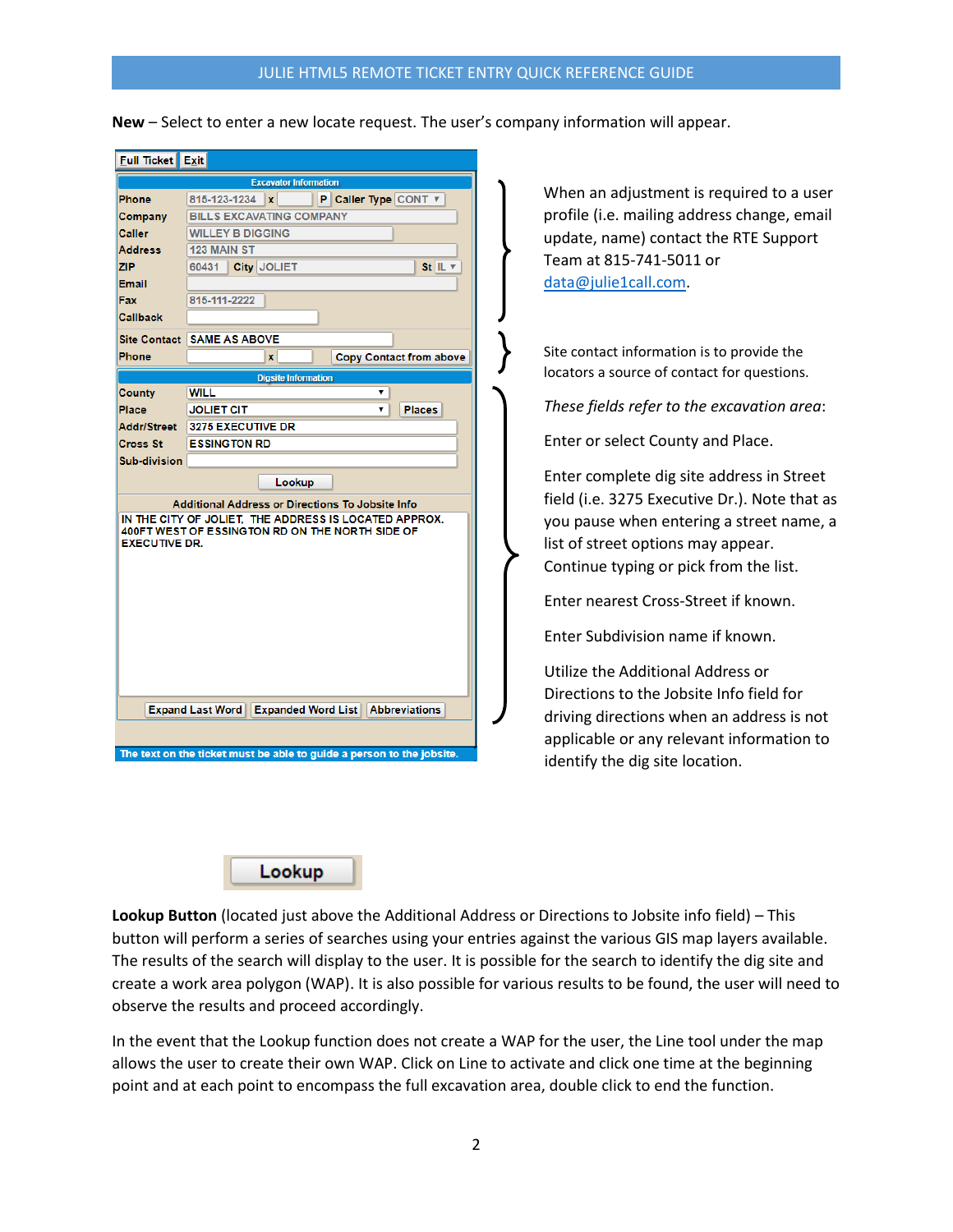Navigating the map with the mouse

- Left-click mouse to center map view where the user clicks.
- Left-click mouse, hold and drag down to zoom in.
- Left-click mouse, hold and drag up to zoom out.
- Right-click mouse, hold and drag to drag map.
- Using the center wheel of the mouse, push away from you to zoom in and pull toward you to zoom out.
- The tip of the cursor will display the direction you are traveling and the distance in footage.

Map Functions – The Ticket Entry program provides a multitude of useful map tools to assist users with finding their excavation site and creating a Work Area Polygon (WAP). The following is a brief summary of some of the frequently used tools.



Map Buttons

**+** Causes the map view to zoom in.

**-** Causes the map view to zoom out.

**m** – Toggle the map size. The map will toggle between full screen and back using this tool.

**Aerial/Roads** – Display satellite or road view.

**Seg** – Creates a WAP around a found street segment or other map feature.

**Blk** – Click on a street segment or block to include in a work area.

**Line** – WAP draw tool – points, lines, multi-sided shapes. (See Lookup)

**Dist** – Distance measuring tool.

**x** – Displays a bullseye on the map with rings measuring in 100-foot increments up to 1000 feet and one at a ¼ mile for quick measuring.

**f** – Drops a numbered flag on the map.

**Near** – Clicks on a street to identify it and segment address ranges if available.

**Ints** – Click to display all roads that intersect with the selected street.

**?** – QuickMap Help

**Clear** – Clears all map objects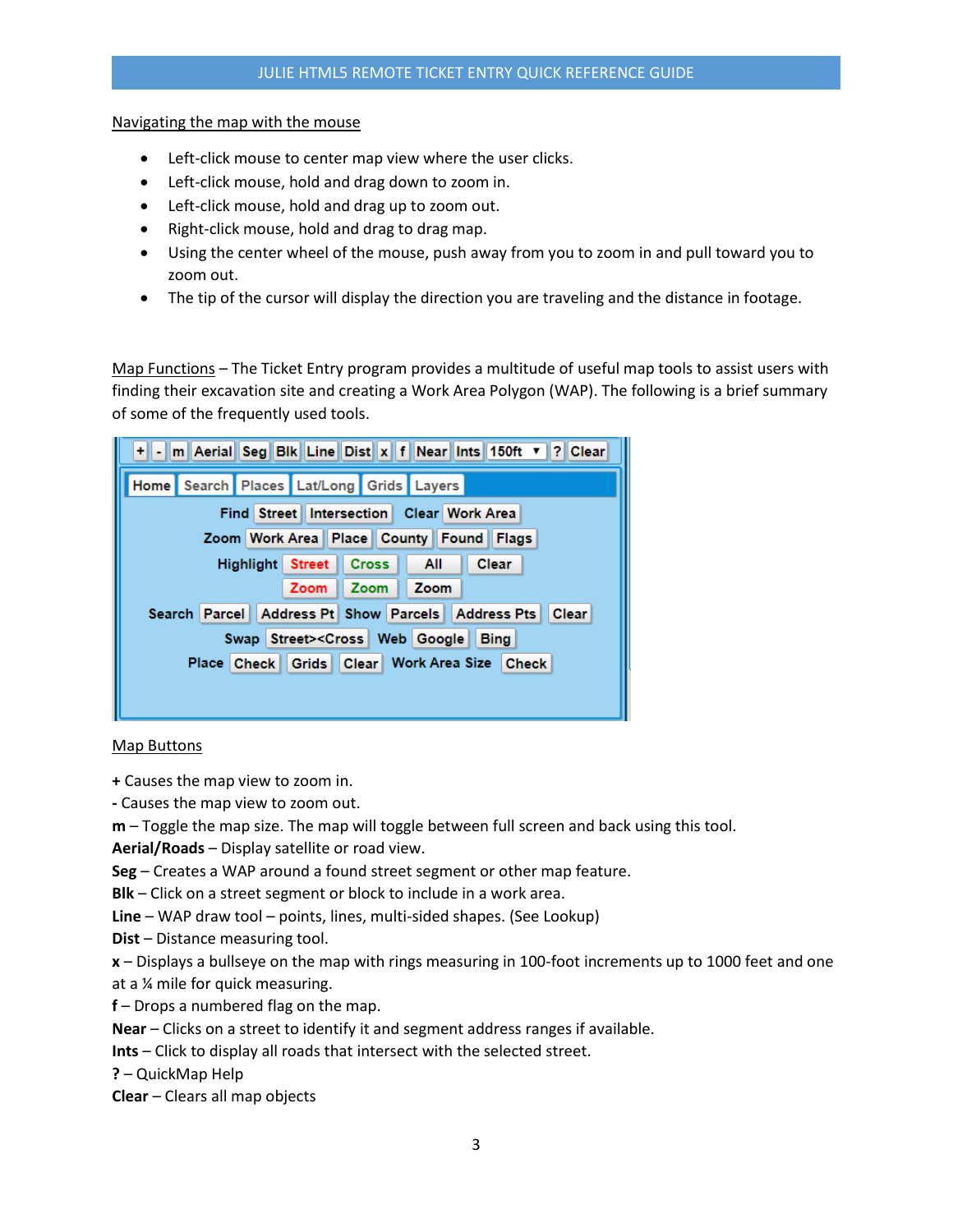### Map Functions – Home Tab

**Clear Work Area** – Clear only the WAP from the map view, keeping the search results.

**Highlight** – Click on Street, Cross, or All to highlight the streets in the corresponding colors. Once streets are highlighted, you can then zoom to the corresponding choice.

**Show Parcels, Address Pts** – Displays parcels and points if available on the map view.

**Work Area Size Check** – confirm that the WAP does not exceed size limitation.

## Map Functions – **Search Tab**

Functions on this tab are used primarily to search for streets on the map. A street name or partial street name can be entered into the blank field between the Clear and Search Buttons. Once entered, select Search. Matches will be displayed in a list. Streets can be selected from the list for display on the map view. Users can choose to Auto-Zoom to the selected street as well as Auto-Clear or Keep previous selections.

#### Map Functions – **Places Tab**

Users can view the City and Township places on the current map view using this tool. Select Get Places for a list of places in the view. Select a place from the list to highlight that place on the map.

## Map Functions – **Lat/Long Tab**

Users can enter latitude and longitude coordinates via this tab. Once entered, select Enter to display the point on the map. Once entered, users can create a WAP encompassing the single point by selecting Convert Point to Polygon. Users may enter multiple coordinates. Once entered, selecting the Convert Points to Line will create a line-based WAP between two points or Convert Points to Polygon to create a multi-sided WAP encompassing three or more points. Users can include the entered coordinates in the Additional Address or Directions to Jobsite info field by selecting Copy Points to Location.

## Map Functions – **Grids Tab**

Users can enter and view tier, range, section (TRS), quarter-section grids via this tab. Once a complete or partial TRS is entered, select Expand to display the full grid name and position on the map. If traditional map tools did not allow the user to find the dig site, a hand-entered grid or set of grids can be turned into a WAP by putting a checkmark in the box after the grid(s) to be selected, then clicking on Convert Grid(s) to Work Area.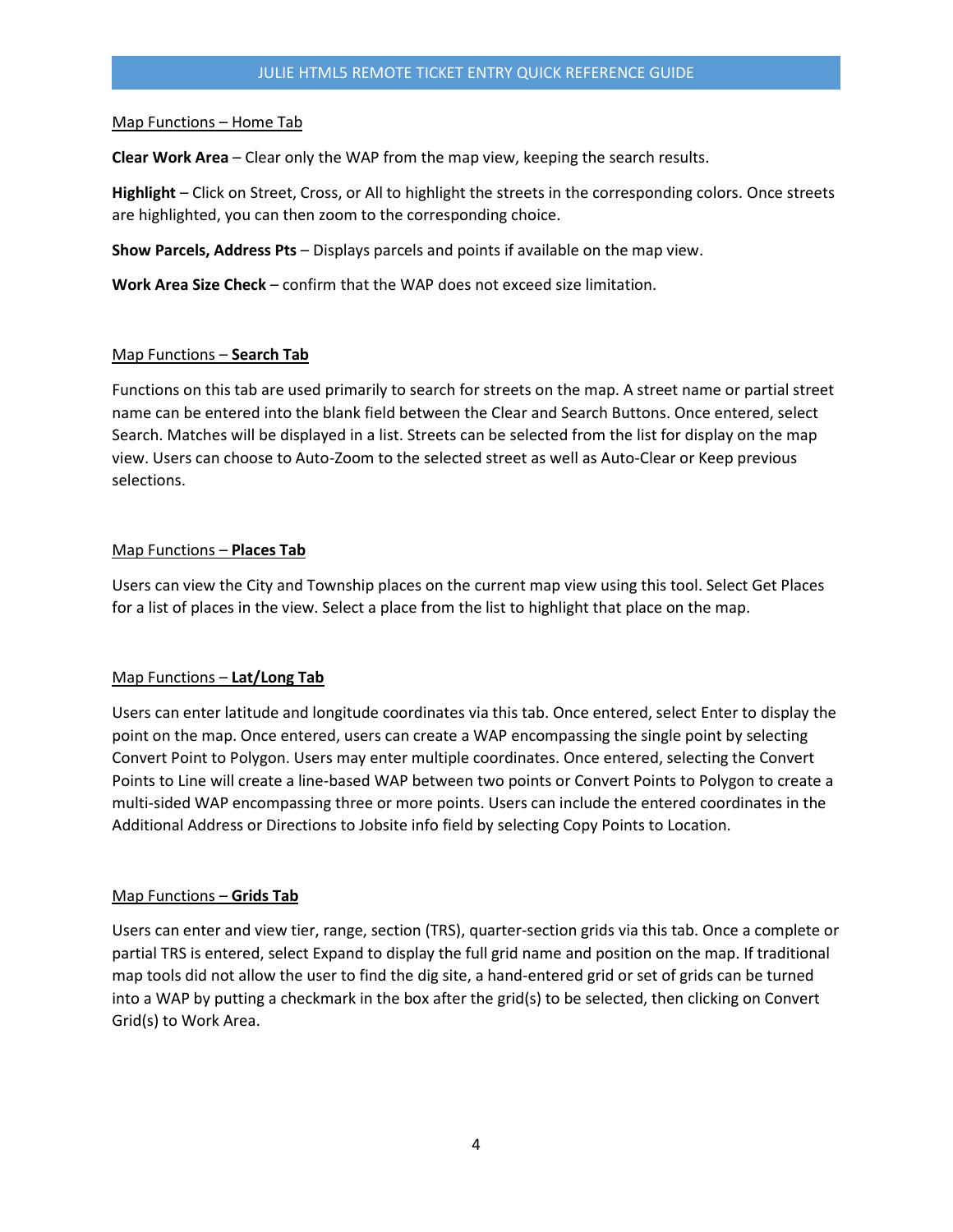#### JULIE HTML5 REMOTE TICKET ENTRY QUICK REFERENCE GUIDE

|                                                           | Work Type INSTALL A POLE                                                           |                            |       |
|-----------------------------------------------------------|------------------------------------------------------------------------------------|----------------------------|-------|
|                                                           | <b>Extent</b>                                                                      |                            |       |
|                                                           | LOCATE A 5FT RADIUS OF THE STAKE ON THE SOUTHEAST<br><b>CORNER OF THE PROPERTY</b> |                            |       |
|                                                           | <b>Expand Last Word</b> Expanded Word List Abbreviations                           |                            |       |
|                                                           | Boring NO v Depth>7FT NO v Premarked YE: v                                         |                            |       |
| Done For COMED                                            |                                                                                    |                            |       |
|                                                           | Begin Date 11/04/2019 Mon v   Time 10:00 AM CT NORM                                |                            | 05:29 |
|                                                           | Dig By Date                                                                        | <b>Expires Date</b>        |       |
|                                                           | 11/13/2019 11:59:59 PM Wed                                                         | 11/27/2019 11:59:59 PM Wed |       |
|                                                           |                                                                                    |                            |       |
|                                                           | <b>Remarks</b>                                                                     |                            |       |
|                                                           | <b>Expand Last Word Expanded Word List Abbreviations</b>                           |                            |       |
|                                                           |                                                                                    |                            |       |
|                                                           | <b>Members</b>                                                                     |                            |       |
| Code                                                      | <b>Name</b>                                                                        | <b>Type</b>                | By    |
|                                                           | <b>ATT/DISTRIBUTION</b>                                                            | PHON                       | s     |
|                                                           | <b>COMED</b>                                                                       | <b>ELEC</b>                | s     |
|                                                           | <b>COMCAST</b>                                                                     | <b>CATV</b>                | G     |
|                                                           | JOLIET CITY OF                                                                     | <b>S&amp;W</b>             | s     |
| <b>CECO0A</b>                                             | <b>JULIE SYSTEM (DON'T READ)</b>                                                   | <b>OTHR</b>                | s     |
|                                                           | <b>NICOR GAS</b>                                                                   | GAS                        | S     |
| ATTD5A<br><b>COMC0A</b><br><b>JOLT0A</b><br><b>JULIEP</b> |                                                                                    |                            |       |
| <b>NICROA</b><br><b>USIC0A</b>                            | <b>USIC LOCATING SERVICES</b>                                                      | <b>LOCT</b>                | R     |
|                                                           |                                                                                    |                            |       |
|                                                           | <b>Submit</b><br><b>Get Mbrs</b>                                                   |                            |       |

Enter all work types associated with your excavation project.

Enter the specific marking instructions. Be specific and use North, South, East, and West as opposed to left and right.

Boring/Premarked: respond No or Yes. Depth greater than 7ft: respond No, Yes, or Unsure.

Typing L in the begin date field will generate the legal 48 hrs. for the request, C will provide you with a calendar to select a different start date and time.

Enter additional comments relevant to the excavation area into the Remarks field that does not have an assigned field.

Click Get Mbrs to display the list of JULIE members notified on the request.

After reviewing all entered information click submit to complete the request.

**Waive Required Callback** – The user is then provided with the option on how to receive the all-clear contact. By answering No to this question the member utilities are required to provide the user with an all-clear contact, answering Yes to this question informs the member utilities that the user does not need to be notified if they are clear within the requested extent. If the user has an email address or fax number associated with the user account, the option to email or fax all-clear notices are provided. Members can use any number or email listed on the ticket to respond to an all-clear contact.